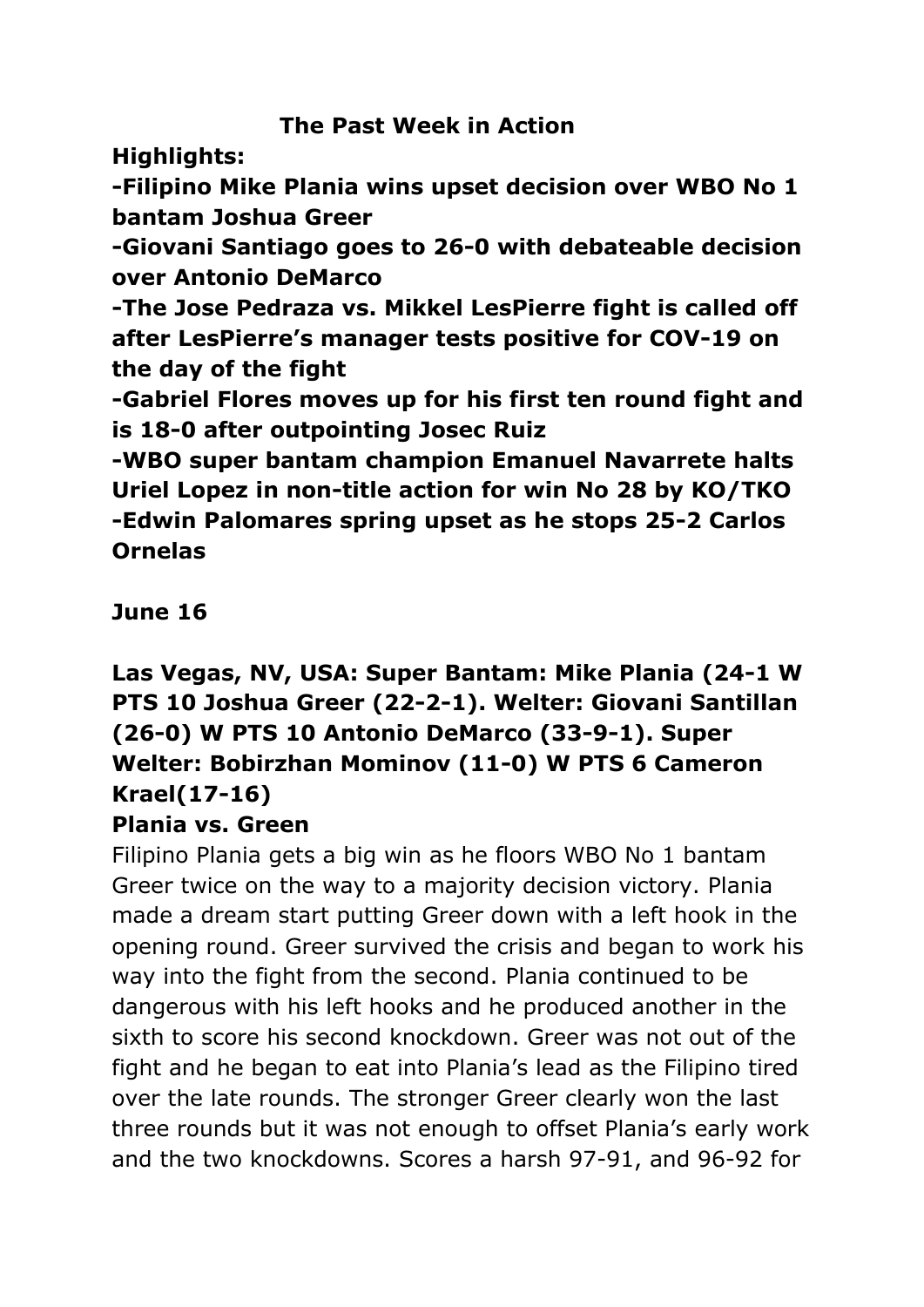Plania and 95-95. The 23-year-old "Magic" Plania makes it nine wins in a row since suffering his only defeat against former WBO champion Juan Carlos Payano in 2018. He was unrated before this one but that will change now and obviously a fight with WBO champion John Riel Casimero would be a dream match but Casimero has his eyes on a unification fight with Naoya Inoue. Greer had scored good wins over Nikolai Potapov and Antonio Nieves but this is a huge set back when a title fight had looked a certainty for him later this year or early next.

### **Santillan vs. DeMarco**

Santillan maintains his 100% record but looks lucky to do so as he takes a razor-thin majority verdict. Santillan's youth and strength were expected to prevail against former WBC light champion DeMarco who had been finding life tough. Santillan worked hard trying to force the fight against the older man but DeMarco's experience showed. He was if anything busier than fellow-southpaw Santillan and more accurate with his work. Most of the rounds were close with neither fighter dominating and the punch stats showed little between them but DeMarco just seemed to have the edge. The judges saw it differently on scores of 96-94 twice for Santillan and 95-95. The 28-year-old "Gallo de Oro" from San Diego was facing his toughest test so far and if he takes away his lessons from this fight he could be challenging for a title by late 2021 or early 2022. At 34 DeMarco still has plenty to offer but his run of just two wins in his last eight fights put him in the "useful scalp for younger fighters to collect" category.

# **Mominov vs. Krael**

The Kazaks march on. Mominov outworks and outpunches a useful Krael for a points victory. Mominov pressed the fight working behind a stiff jab and scoring well in the early rounds with short punches from both hands. Krael has a good chin and plenty of heart and weathered the early punishment to fight back hard over the closing rounds. Mominov was cut over his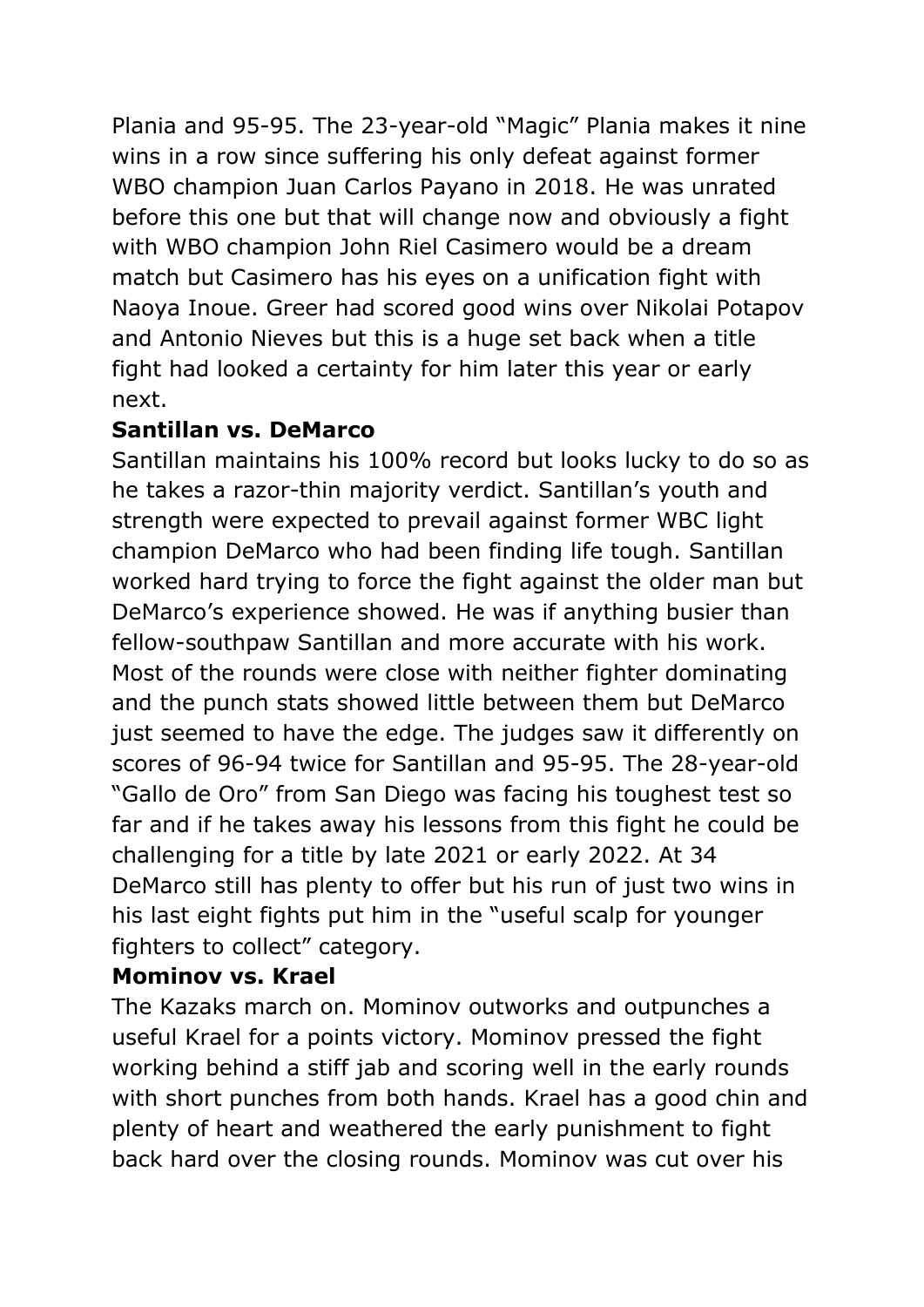left eye and lost a point in the last round for a punch to the back of the head but it had no effect on the final result. Scores 58-55 twice and 57-56 for Mominov. The 28-year-old former World Military Champion is making steady progress. Hawaiian Krael is now 1-3 in his last 4 fights but the win in that run was over useful Ravshan Hudaynazarov.

# **18 June**

#### **Las Vegas, NV, USA: Super Light: Light Gabriel Flores (18-0) W PTS 10 Josec Ruiz (21-3-3). Flores vs. Ruiz**

When the manager of Trinidadian Mikkel LesPierre tested positive for COVID-19 on the morning of the fight with Jose Pedraza that bout was cancelled and Flores found himself topping the bill. The unbeaten prospect stepped up in style winning every round over Honduran Ruiz. After dominating the first round with some powerful jabs and good movement Flores put Ruiz down in the second with a left hook followed by a straight right. Ruiz made it to his feet and saw out the round and never again looked seriously hurt. Flores boxed for much of the fight on the back foot rattling Ruiz with counters. Ruiz tried hard to get inside to work on the body but the lateral movement and speed of Flores frustrated those attempts with Floes too slick to be caught. He plugged Ruiz with stiff jabs and hard rights and outpunched and outlanded the slower Latino all the way with only his lack of punching power (just six inside the distance wins) and the sturdy chin of Ruiz (just one loss by KO/TKO) allowing the fight to go the distance. Scores 100-89 for Flores for all three judges. Still only 20) he signed pro with Top Rank at 16) Flores is an immense talent and is being sensibly matched. He could be a real title threat by 2022. Miami-based "Scorpion" Ruiz is flattered by his record as his opposition has been somewhat less than modest but he gave Flores some useful ring time.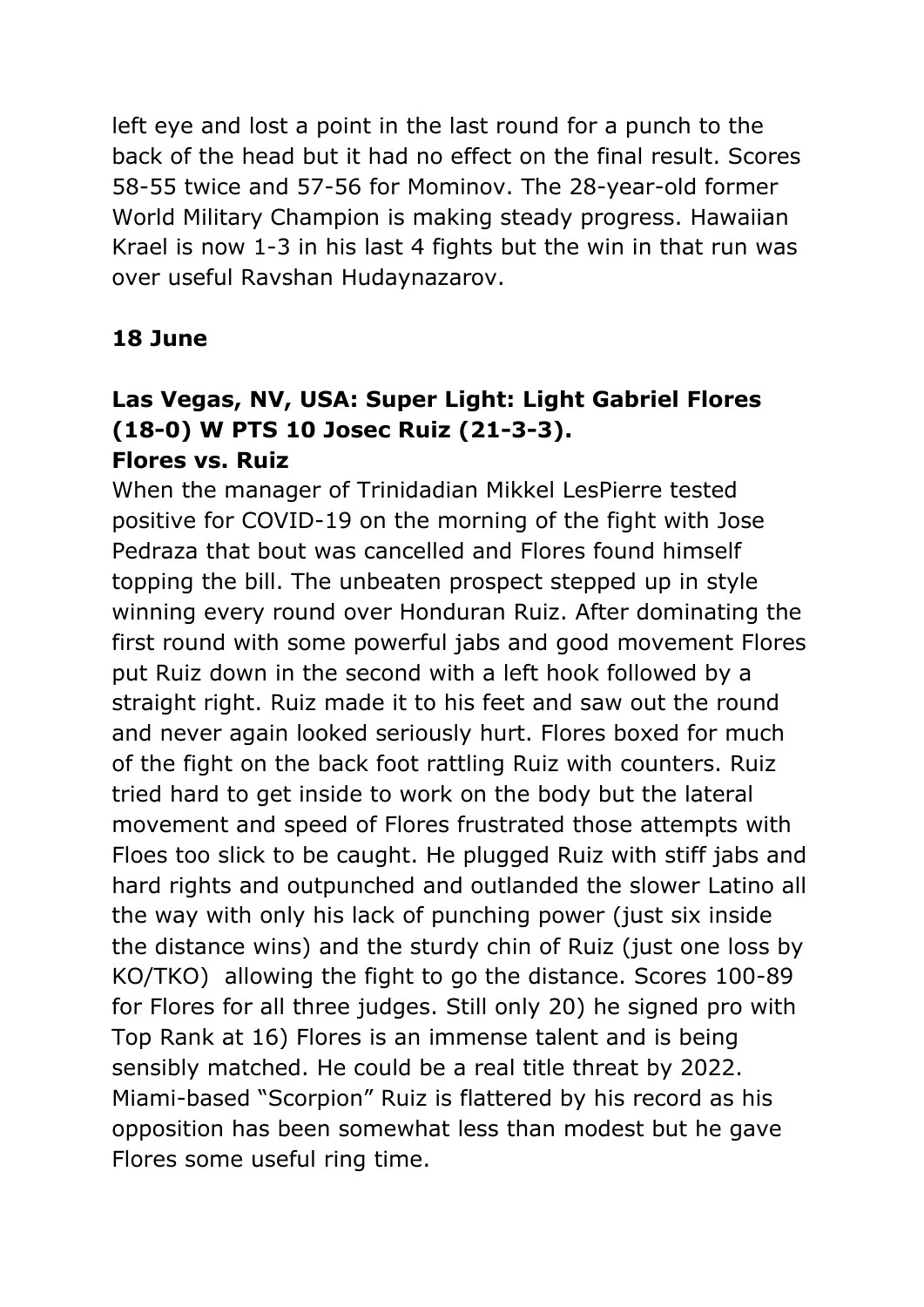#### **Collard vs. Kaminsky**

After winning only one of his first five fights Cassius Clay Collard has found some form and he took a deserved split decision over previously unbeaten Kaminsky. Collard made a strong start working well to head and body and soon had Kaminsky bleeding from the nose. Kaminsky worked the body trying to slow Collared but also suffered a cut over his left eye. He was countering well but lacked the power to keep a storming Collard out and although he made a strong finish it was not enough to overcome Collard's early dominance. Scores 58-56 twice for Collard and 58-56 for Kaminsky. Collard is now 6-1 in his last 7 fights with four of those wins coming against unbeaten fighters albeit with modest records. Israeli Kaminsky, 19, "The Lion of Zion" was a silver medallist at the US Under-19 championships. He has plenty of time and now needs to take a deep breath and start again.

## **Mexico City, Mexico: Feather: Feather: Emanuel Navarrete (31-1) W TKO 6 Uriel Lopez (13-14-1). Edwin Palomares (13-3-1) W TKO 5 Carlos Ornelas (25-3). Navarrete vs. Lopez**

Navarrete gets a workout as he halts Lopez in six rounds. Navarrete was not putting a great deal into this early. He was content to use his longer reach to keep banging home jabs on the advancing Lopez. Navarrete was constantly changing guards and although not loading up on his punches he was keeping a high work rate. Lopez kept marching forward and had some success but not much. Lopez landed a cracking right to the chin in the fourth and that caused Navarrete to up his pace. He was spearing Lopez with long jabs and powerful hooks and uppercuts but to his credit Lopez kept marching into the hurt zone. A short left hook stopped Lopez in his tracks in the fifth and a series of shots from both hands dropped Lopez to his knees. He was up at eight and had to survive some fierce attacks to make it to the bell. In the sixth Navarrete handed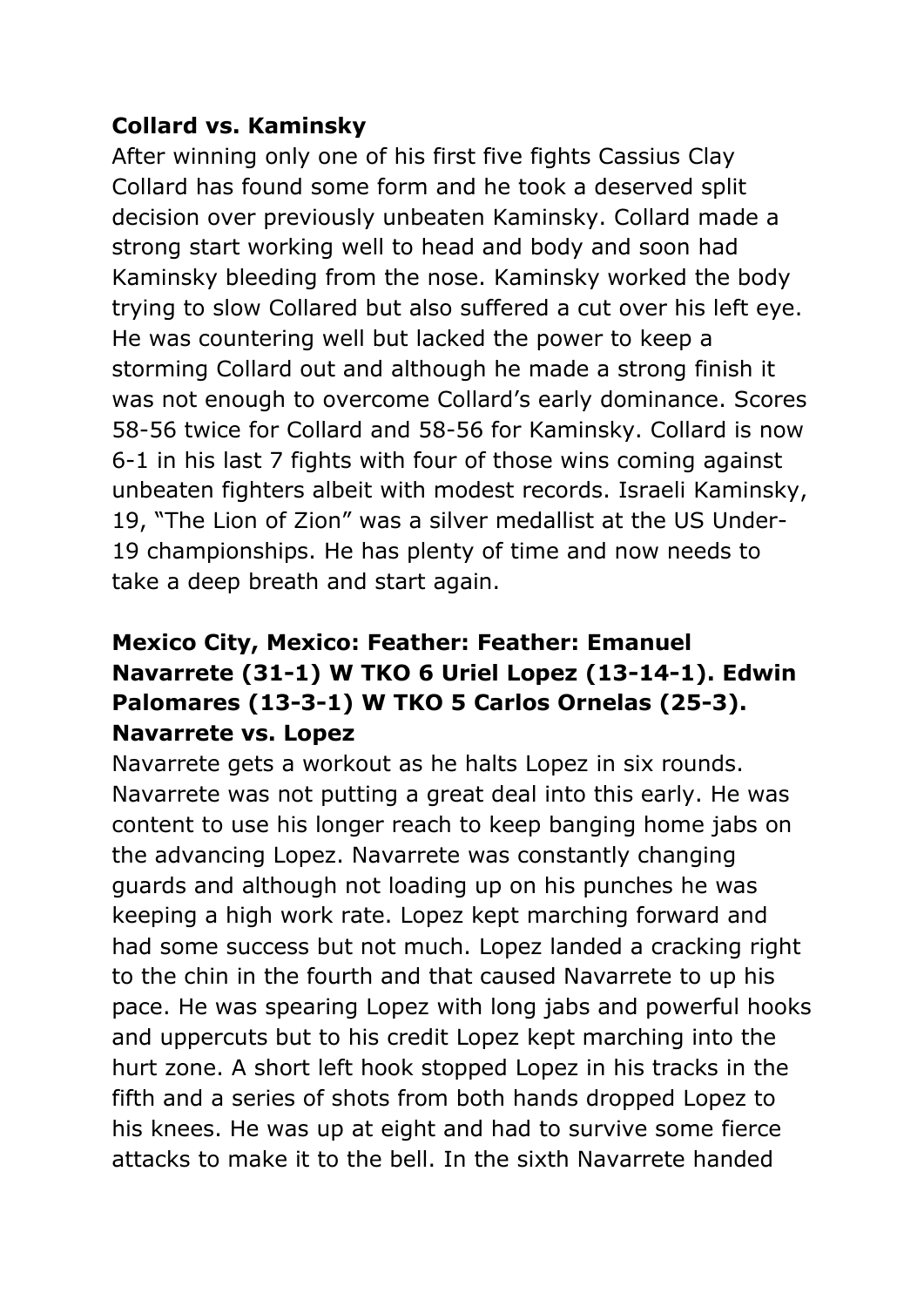out a brutal beating to a game Lopez who just kept soaking up the punishment and trying to punch back. The end came when Navarrete forced Lopez to the ropes and then buried a straight right to the body that saw Lopez fall to his knees. He made it to his feet but the referee just waived the fight off. The 28 year-old WBO super bantam champion gets win No 28 by KO/TKO and his twenty-sixth victory in a row. It is difficult to see who can match him at his weight or to see any big money fights in his division so by next year he will probably be trying unify the titles at featherweight. Lopez just a gutsy journeyman.

#### **Palomares vs. Ornelas**

Palomares gets a career best win and springs a major upset as he halts Ornelas in five rounds. Ornelas started well scoring with his right jab and straight lefts. In the second Palomares, sporting pink hair, was getting past the jab and scoring with hooks and uppercuts inside and he dominated the action in the third with relentless attacks. Ornelas tried to turn things around with some lefts in the fourth but was soon on the retreat as Palomares banged home to head and body with both hands forcing Ornelas to hold. Ornelas simply surrender in the fifth. He dropped to one knee when under pressure and then started to rise only to go down on one knee again. He stood up at nine but the referee rightly stopped the fight. Palomares, 24, the Mexican featherweight champion, had put up a good performance in taking 21-0 Irving Turrubiartes to a split decision in his last fight but BoxRec had him 25 positions below Ornelas in their world ratings. Ornelas was rated in the world's top 15 as he went 21-0 at the start of his career but is now 3-4 in his last 7 with all three losses by KO/TKO.

### **Arlamow, Poland: Super Middle: Robert Parzeczewski (25-1) W PTS 8 Sladan Janjanin (27-6). Feather: Kamil Laszczyk (28-0) W TKO 5 Piotr Gudel (10-5-1).Super**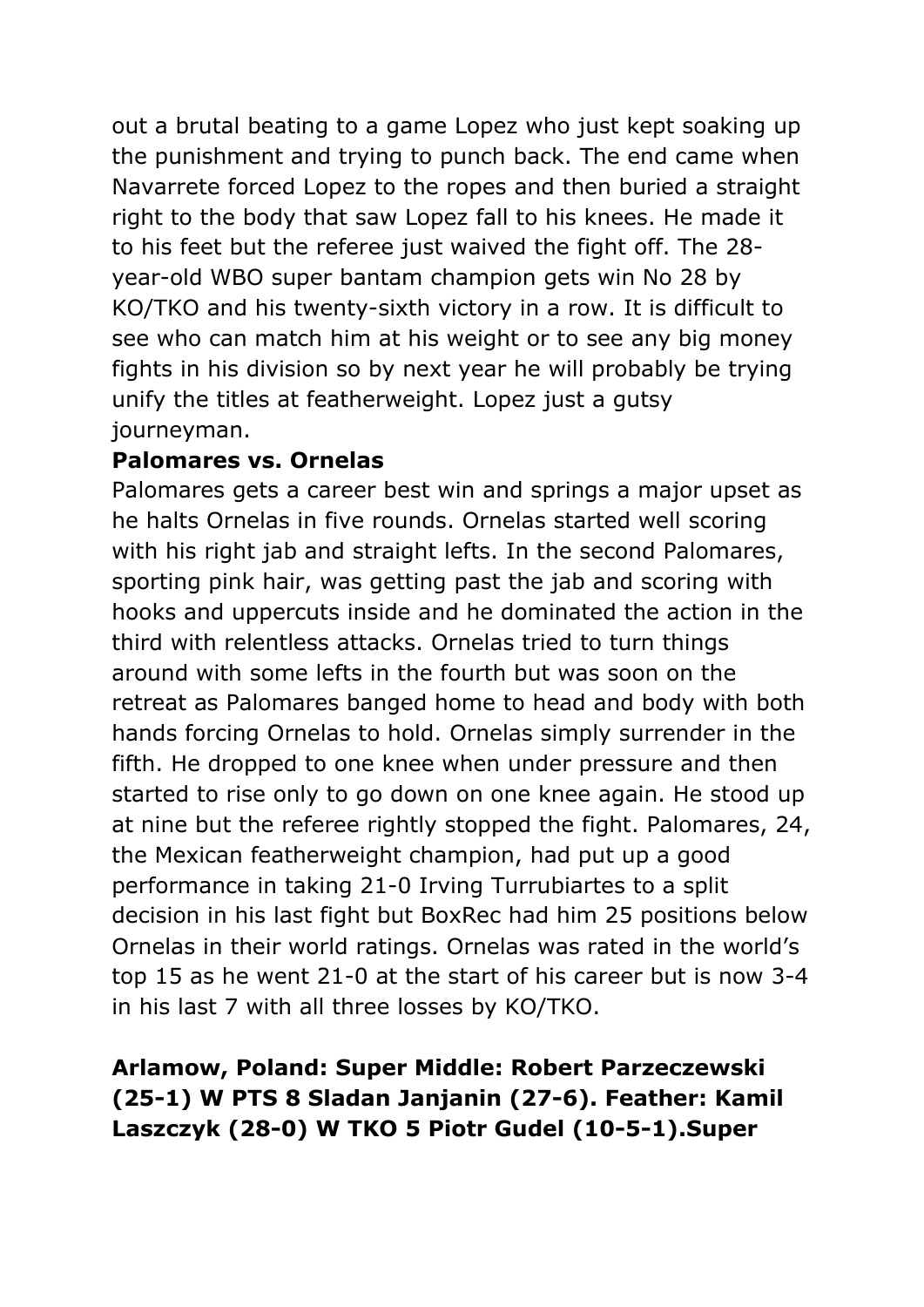# **Middle: Przemyslaw Gorgon (10-6-1) W PTS 6 Patryk Szymanski (20-4)**

#### **Parzeczewski vs. Janjanin**

Pole Parzeczewski brutalises Bosnian Janjanin on the way to a wide unanimous decision. Parzeczewski scored a knockdown in the first, two in the second and one each in the third and fifth rounds. Despite this and a broken nose, Janjanin survived the eight rounds and did a "victory" dance at the end of the fight to celebrate going the distance. Parzeczewski was not taking this fight lightly and tried hard to get the much smaller and lighter Bosnian out of the fight but failed and also suffered an injury to his right hand. The scores were 80-67 for Parzeczewski on all three cards. He has useful wins over Dariusz Sek, Dmitri Chudinov and Patrick Mendy and is said to be facing experienced Canadian Ryan Ford in his next fight. Janjanin is 4-5 in his last nine fights including a points loss to Martin Murray in November.

#### **Laszczyk vs. Gudel**

No problem here for Laszczyk. His speed gave him a big edge and he rocked Gudel with a right to the head in the first round. Accurate jabs and some tasty left hooks gave Laszczyk the second round and he scored well with right hooks in the third. In the fourth a right to the head forced Gudel to drop to one knee. He made it to his feet and the bell saved him. Laszczyk ended it in the fifth flooring Gudel twice before the referee intervened. After nine years as a pro and with a 28-0 record the 29-year-old Pole has been fed a stream of soft-touch opponents and seems to be going nowhere-slowly. Now 3 losses in his last 4 fights for Gudel

#### **Gorgon vs. Szymanski**

Szymanski's slide continues as he losses a split decision to a very ordinary Gorgon. Szymanski had much the better technique and used his skills to edge in front. He then seemed to lose his way and boxed very defensively looking to hold and smother Gorgon's attacks. Gorgon finished strongly and a right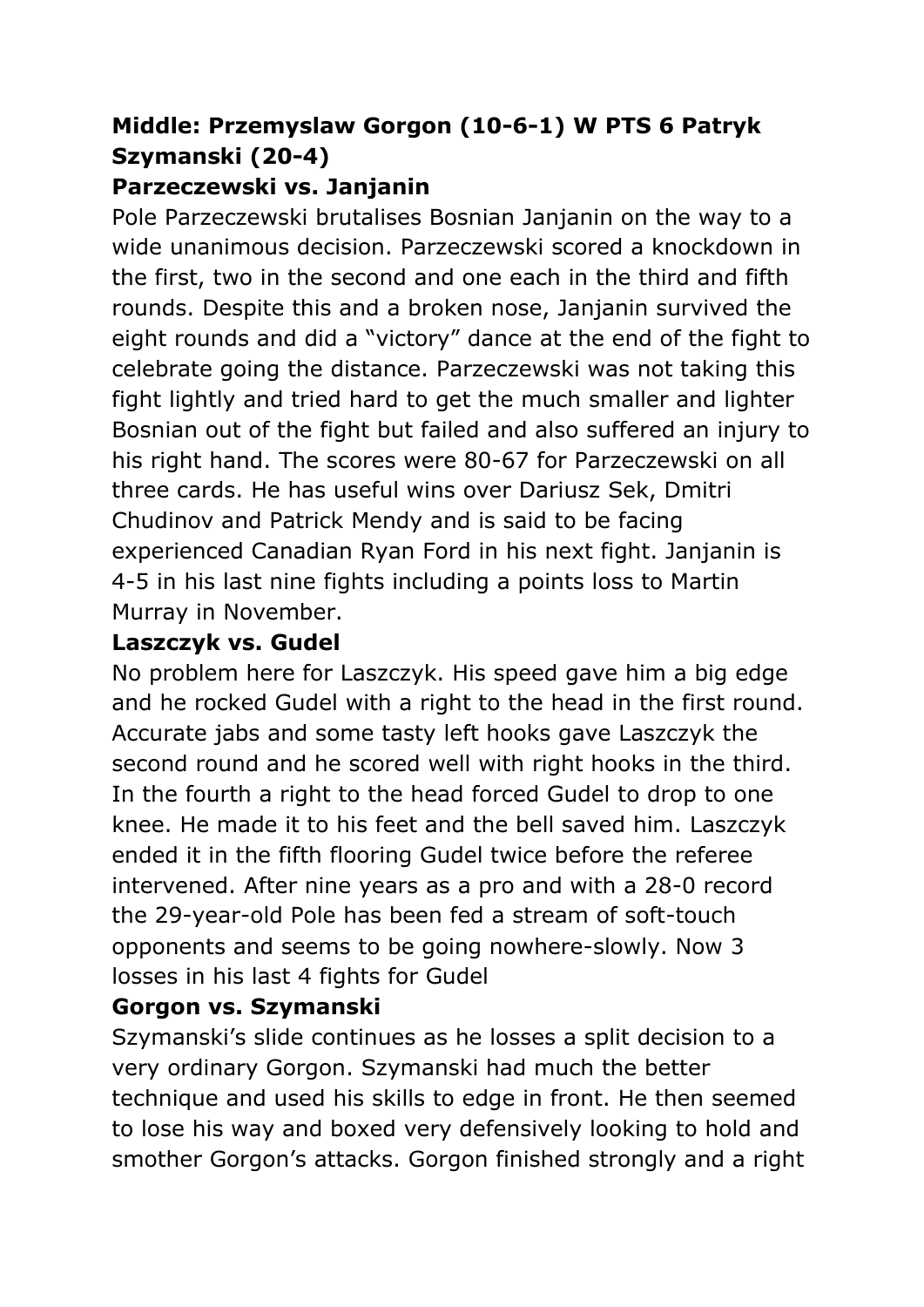to the head saw Szymanski take a knee in the last round. Scores 58-55 twice for Gorgon and 57-56 for Szymanski. Just very ordinary prelim fighter Gorgon was 3-3-1 in his previous 7 fights and should not have caused Szymanski any problems but after winning his first nineteen fights, including five victories in the USA Szymanski has fallen to 1-4 in his last 5 with three of those losses inside the distance.

**Fight of the week** (Significance): Mike Plania's win over WBO No 1 Joshua Greer has shaken up the WBO bantamweight ratings

**Fight of the week** (Entertainment): Plania vs. Greer was close and hard fought

**Fighter of the week**: Plania for beating WBO No 1 Greer with honourable mention to Gabriel Flores beating useful Josec Ruiz in his first ten round fight

**Punch of the week**: The right to the body from Emanuel Navarrete which finished Uriel Lopez

**Upset of the week**: Plania beating Greer was a surprise as was Edwin Palomares stopping 25-2 Carlos Ornelas **Prospect watch**: No new names this week

### **Next Week's Action:**

### **Tuesday 23 June**

Las Vegas: Super Fly: Andrew Moloney (21-0) vs. Joshua Franco (16-1-2) (WBA super fly title): Feather: Chris Diaz (25- 2) vs. Jason Sanchez (15-1). Light: Joseph Adorno (14-0-1) vs. Alexis del Bosque (17-5).

### **Thursday 25 June**

Las Vegas: Bantam: Jason Moloney (20-1) vs. Leonardo Baez (18-2). Light Abraham Nova) 18-0) vs., Avery Sparrow (10-1). **Friday 26 June:**

Small shows in Tijuana and Haltom City, Texas

### **Saturday 27 June**